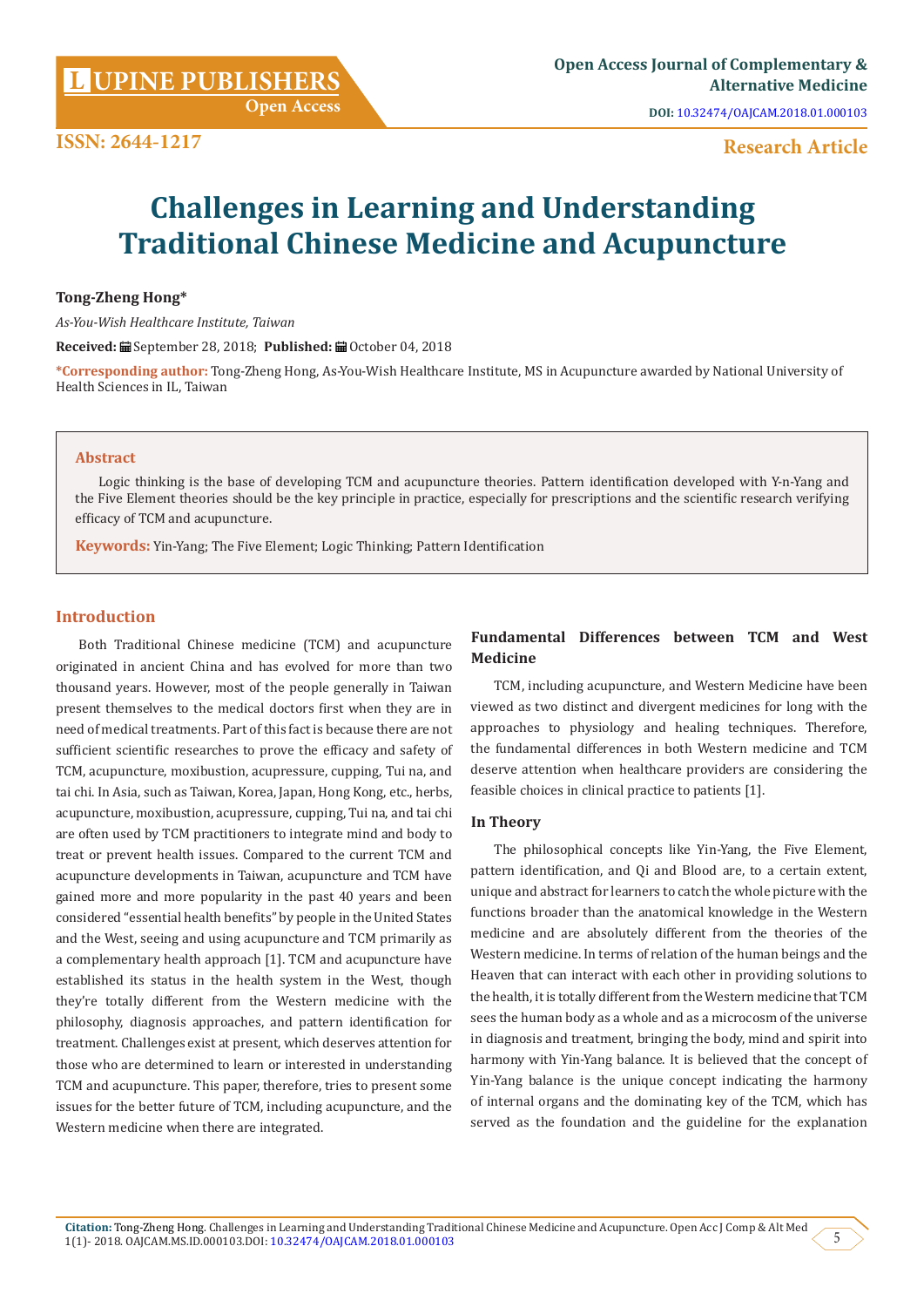of etiology of diseases, diagnosis, and treatments throughout the history of Chinese medicine and absolutely distinguishes TCM from the Western medicine [1]. Based on this concept, a disease thus refers to the loss of the balance of Yin-Yang [2].

On the other hand, TCM focuses on the "congenital constitution" of the body that can result in "root" problems in health, which can scientifically correspond to the core thesis of Precision medicine (PM), which proposes the customization of healthcare with medical decisions, treatments, practices, or products tailored to the individual patient's genetic content. In TCM, constitutions of humans are categorized into the five patterns for understanding the "root" causes and predicting the health conditions in the future, based on the Five Element theory [1]. Western medicine is seeking the minor difference from the perspective of etiology and only concerned about diagnosing and treating the symptoms alone. The theory develops with seeing the organs separately and treating parts of the body like a machine. Each part of the organs has its function, and when a particular part fails, it needs the replacement or resection [1,3].

#### **In Practice**

Treatments by medical doctors directly target at the pathogen or etiology with the evidence by a large number of modern scientific instruments, such as blood, urine, and stool tests, X-rays, CT, and MRI, to check on the human body. In addition to history taking and physical examination, doctors do not make diagnosis until all evidence are collected. Without scientific instruments, TCM doctors or acupuncturists can only make diagnosis, based on symptoms related to the imbalance of Yin and Yang rather than diseases itself through analyzing a patient's tongue, pulse, voice, and whole-body situation, including reaction, hair, and posture [1,3]. The most important key to the successful results is that an experienced TCM doctors and acupuncturists can only rely on four skills for diagnosis to identify the patterns and write up the prescriptions. In other words, patterns, which distinguish TCM from the Western medicine, should be the key concern for the TCM and acupuncture practitioners in making the decisions of treatments. Since diseases are understood to be a loss of balance between Yin and Yang as shown in Figure 1, good results cannot be expected without the positive consideration of Yin and Yang [2,4].



### **Challenging Issues**

Challenging issues for those who are interested in and learning TCM and acupuncture are presented in this section. These issues may have been discussed in the previous research, but new viewpoints are presented to attract more attention.

#### **Language**

There is no doubt that cultural decoding relies mostly on words. It is strongly accepted that "word-for-word" literal translation method is the way paraphrasing the accurate lexical meaning. However, this cannot be applied to TCM and acupuncture. Language is therefore the most challenging issue that needs to be addressed first. With the popularity of TCM and acupuncture, language barrier surely needs learners' attention. The fact in the West currently is that not all of the TCM and acupuncture classics are translated into English. On the other hand, correct translation requires good translators excellent in both Chinese and English. In addition to the good command of these two languages, the meanings of the characters used in the ancient time may be different from those at the present time, which may confuse and frustrate readers. Chinese characters, different from alphabet languages which only represent forms and sounds, are called ideographs with three features of forms, sounds and meanings [5]. The difficulties in understanding Chinese characters in the TCM and acupuncture classics can be classified in the following ways [5]:

**A.** Simplified Chinese is widely used all over the world; however, traditional Chinese is accepted and used in ancient classics and areas like Taiwan, Hong Kong, and Macao. For example, 黃帝內"經" in simplified Chinese is 黄帝内"经" in writing.

**B.** Pronunciation changed with usage. "能" is correctly pronounced *neng* in the modern Chinese, referring to "can" in English and. However, this character in Huang Di Nei Jing ( 黃帝口口, Yellow Emperor's Inner Classic) means "state (態)" and the pronunciation is *tai*. This condition occurs when the characters were not enough for use in the ancient time.

**C.** " $\Box$ " can be used either as a verb or a noun. It is pronounced *na* (equals納) when used as verb and *nee* when used as a noun referring to "inner" or "inside" in the modern use.

**D.**  $\sqrt[n]{x}$  is pronounced *pin* when it is related to an adjective "flat" in English. With writing mistakes, the pronunciation of this character is *bian* when it is used as a verb to mean "distinguish" in medical Chinese.

**E.** Different characters bear the identical meanings. "输", " 输", and "腧" are different characters referring to the identical meaning of acupoint, and all of these three characters are pronounced *shu*.

4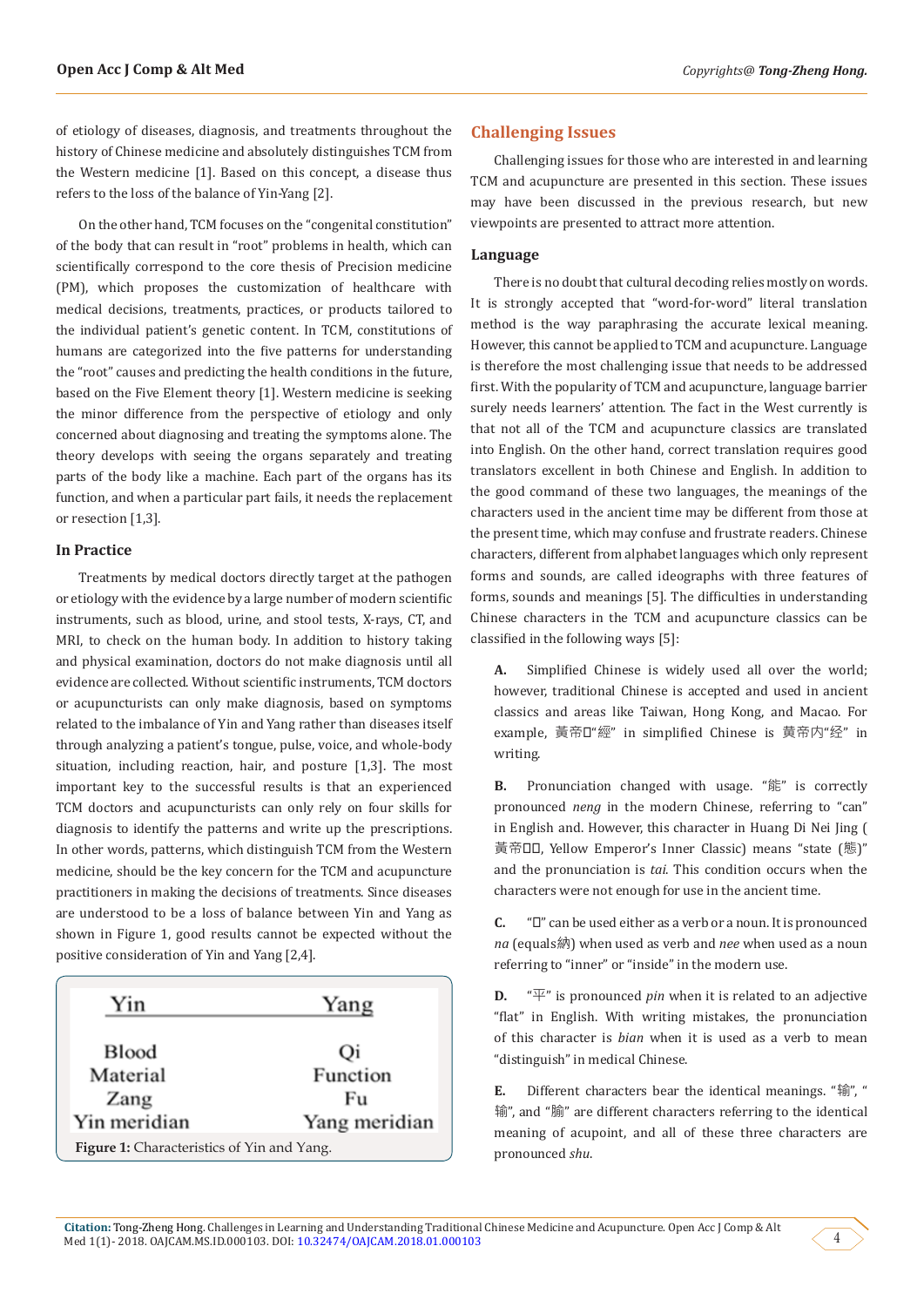The ability to understanding Chinese characters deserves attention as well in learning and understanding acupoints. For mastering acupuncture, understanding the real Chinese meanings of the acupoints is required. ST29-Guilai is the typical example for this aspect because Guilai (歸來) literally in Chinese means "return" and this acupoint is usually used for prolapse of uterus, menstrual irregularity, and dysmenorrhea [6]. 神(Shen) is translated differently into English in acupoints; for example, HT7-Shenmen ( 神門, **Spirit** gate) refers to the gate for Heart qi to get into and out of the body, while Heart governs Shen in TCM. Compared with the DU24-Shenting (神庭, **Shen** court), 門refers to gate in Chinese and 庭, court, which suggests that one must go through the "gate (HT7)" first and then get into the "court (DU24)" to hold or calm Shen. This difference highlights the importance of choosing acupoints in calming Shen. An acupoint may have different names with the historical developments. The nickname of KD3-Taixi (太溪) is呂細 (Lvxi) alternatively used in the acupuncture classics. On the other hand, the nickname of HT7 is 中都 (Zhongdu) completely identical with LV6 in Chinese, which may confuses learners.

| Ta only                                                                          | Ea only                |
|----------------------------------------------------------------------------------|------------------------|
| $Ea + Ta$                                                                        | $Ea + Ta$              |
| <b>BUT</b>                                                                       | <b>BUT</b>             |
| No. of Ea $>$ No. of Ta                                                          | No. of $a >$ No. of Ta |
| Figure 2: Protocol matrix in using traditional acupoints<br>and extra acupoints. |                        |
|                                                                                  |                        |

In addition to the names of acupoints, extra acupoints also deserve close attention in consideration of combining regular acupoints with extra acupoints. Extra acupoints distinguish themselves from the regular acupoints on the traditional fourteen meridians with the unique indications, actions, and the great effectiveness in acupuncture theory and treatment, even though some of extra acupoints have not been verified with scientific evidence [7]. Pattern identification which derives from the Yin-Yang theory is surely the key concept of TCM. Unfortunately, this concept cannot apply to extra acupoints because they are not incorporated into the traditional meridians with the lack of Yin-Yang. The challenge acupuncture practitioners face is when it is the best time to consider extra acupoints in a protocol. The historical developments of extra points show that an extra point can surely play an essential role in acupuncture and be used alone or with the traditional regular acupoints for the treatment. Unfortunately, the actions and indications of extra acupoints have not be scientifically researched and verified as traditional regular acupoints. In strategy, a practitioner may take the principle of "Least needling for best results" into consideration to keep patients from pain, fear, or worry. The goal can be achieved with the following four choices shown in Figure 2 when it comes to the tactic [8].

#### **Characterizations of Chinese Material Medica**

The use of Chinese herb must be based on the patient's conditions with accurate diagnosis, following the principles of pattern identification. Channels, properties, indications, and actions of the Chinese herbs in the different material medica classics are not always discussed in the same ways. The actions of Radix Ledebouriellae Divaricatae (Fangfeng) in Compendium of Materia Medica (Bencao Gangmu, 本草綱目), for example, are night sweat, migraine and headache, and constipation. However, actions like aversion to Wind, sweating, blurry vision, and vertigo are presented in The Classic of Herbal Medicine (Shennong Bencaojing, 神農本草經).

Licorice root (Gancao, 甘草) with properties of sweet and neutral to tonify and strengthen the Spleen qi is effective for sore throat, bronchitis, cough, and infections caused by bacteria or viruses. This herb is the good example that highlights the time to collect herb is an attention that cannot be ignored. Literature shows the best time to collect and dry Licorice root is in the autumn two to three years after planting [9], but no detailed information is found for the reasons. The possible explanation for harvest time and cultivation time may be much to do with the compound differentiation, which can vary with moisture, temperature, and sunshine. The Chinese term 木瓜 (Mugua) refers to both Chinese herb Fructus Chaenomelis and papaya. In other words, confusing situation like this Chinese herb occurs quite often to TCM and acupuncture learners.

#### **Processing**

The nature and indications of Chinese herbs change with processing for the required actions in treatment.

It is beyond doubt that Radix Bupleuri (RB) is one of the most popular traditional Chinese medical herbs in terms of treating diseases related to the Liver. Radix Bupleuri, named "Chaihu ( 柴胡)" in Chinese, is derived from the dried roots of *Bupleurum Chinense DC*. (**Pei** Chaihu, 北柴胡) and *Bupleurum scorzonerifolium Willd* (**Nan** Chaihu, 南柴胡) [10], which is the main ingredient of the most famous and frequently used preparations Xiao Chai Hu decoction and Da Chai Hu decoction. The major differences between *Bupleurum Chinense DC*. and *Bupleurum Scorzonerifolium Willd* are that the indication of *Bupleurum Chinense DC*. is dispersing stagnated Liver qi while *Bupleurum scorzonerifolium Willd* is raising Yang Qi in the Middle Jiao deficiency pattern.

For clinical use with indications changed to meet the patients' needs, Radix Bupleuri is commonly selected in crude, fried, and vinegar-baked [11]. Among the characterizations of Chines herbs discussed above, dosage and ration are also two of the most important issues. Historic evolutions in the measurement show dosage, actually the top secret in learning Chinese formulas, has changed a lot and been a concern in practice for more than thousands

3/9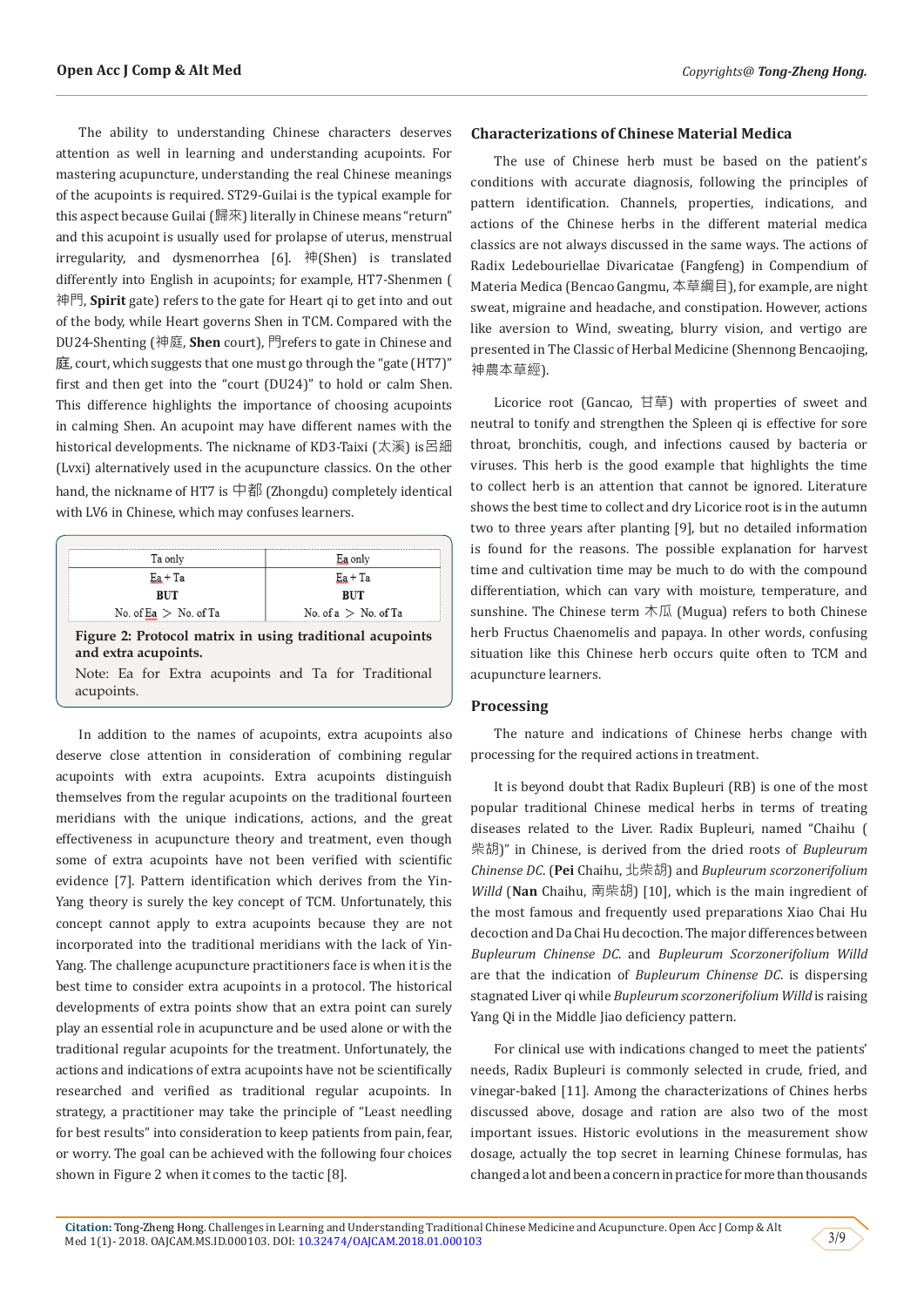of years. Quin (錢), the unique unit of weight measurement always used in TCM herbs, is different from that used in the Han dynasty, in which the author of *Treatise on* Cold Damage Disorders (The *Shanghan Lun*, 傷寒論) Zhang Zhongjing was born. In the meantime, one Quin equals 3.125g in China, but 4g in Taiwan, which suggests TCM and acupuncture learns need to bear the differences in mind when doing research. Another attention that should be given to the clinical use of Chinese herbs is dosage, which should draw attention with geographical factor. Zhang Zhongjing was born in Henan located in the south of China, where the temperate climate is humid subtropical. The climate may be one of the factors affecting his logic reasoning in the formulas; for example, the most used herbs in treating gastrointestinal diseases are licorice root, jujube, dried ginger, ginger, and Guizhi (Ramulus Cinnamomi) for the property of spicy to disperse stagnated Qi and tonify Yang. In other words, adjustments must be made, considering geographical factors.

In addition to weight, ration is also the concern that must been taken into consideration for the ingredient percentage of a formula. Liu Yi San (Six to One Powder,  $\overrightarrow{\wedge}$   $\overrightarrow{m}$ ) indicates that the ratio of Talcum and Radix Glycyrrhizae (Licorice root) is 6:1. Actually, for learners who understand Chinese can easily catch the meaning of this formulas from the character  $\overrightarrow{\wedge}$  referring to six and-, 1. Dosages in practice must be adjusted, depending on the patients' conditions. This is the most difficult to learn and understand because it reflects the experience of a TCM doctor or an acupuncturist. In other words, there is not golden rule to follow at all, and it is hard to be verified with quantitative analysis.

#### **Discussion**

The logic thinking of the Chinese is inductive reasoning, compared to deductive reasoning of the Western people. Based on this logic model, TCM, including acupuncture, features similarities in theories with Yin-Yang, the Five Element, Qi-Blood, and Pattern identification. It is noted that most of the scientific researches for verification of efficacy of TCM and acupuncture only focuses on diseases, instead of following the Pattern identification of TCM, which cannot accurately exemplify the TCM and acupuncture theories to a great extent [11]. The historical developments prove that there are challenges ahead of TCM and acupuncture learners, such as when to combine regular acupoints with extra acupoints, how to decide the accurate dosage and whether or not select dried herbs, etc. More and more population in the Chinese communities like China, Taiwan, Hong Kong, and Macao seems to suggest that TCM and acupuncture benefit public health with its efficacy. This study may recommend that having a good command of Chinese can play a key role to learning and mastering TCM and acupuncture. Unfortunately, it is not easy at all for the Western learners to make

a right decision when it comes to learning traditional or simplified Chinese characters. The debate on traditional Chinese characters and simplified Chinese characters has been an ongoing dispute concerning Chinese orthography among users of Chinese characters for years with the establishment of the People's Republic of China (PRC) in 1949. Looking back at the history of Chinese medicine, all of the great classics are written in traditional Chinese. This fact may give the learners the right direction that learning traditional Chinese enable the Western learners to acquire more profound knowledge of TCM and acupuncture. It is believed that "Englishword-for-Chinese-character" translation surely hinders learners from acquiring accurate understanding of TCM and acupuncture. However, there is not any Chinese medical terminology curriculum offered in the West.

## **Conclusion**

Challenges exist before those who are learning or interested in TCM and acupuncture. Only accurate decoding of Chinese characters can exactly explain TCM and acupuncture concepts, so it is highly suggested that learning traditional Chinese characters must be considered for the Western learners when they really expect to explore and enjoy the beauty of TCM and acupuncture. With the natural and human restrictions, there is a long way to go for the contemporary learners and researchers to verify the efficacy of TCM and acupuncture with evidence-based research.

#### **References**

- 1. Hong TZ (2017) Exploring a new extra point for sub-acute cough: A case report. Scholar's Press, Germany.
- 2. Maciocia G (1989) The foundations of Chinese Medicine. Library of Congress Cataloging in Publication Data NY.
- 3. [What are the key differences between T.C.M. and Western Medicine?](http://www.china-acupuncture.net/compare.html)
- 4. [Hong TZ Language barrier before you in TCM and acupuncture learning.](https://crimsonpublishers.com/abb/fulltext/ABB.000515.php) [Advancements Bioequiv Availab 1\(3\).](https://crimsonpublishers.com/abb/fulltext/ABB.000515.php)
- 5. [Robinson NG \(2016\) Interactive medical acupuncture anatomy. Teton](https://www.crcpress.com/Interactive-Medical-Acupuncture-Anatomy/Robinson/p/book/9781591610205) [New Media, USA.](https://www.crcpress.com/Interactive-Medical-Acupuncture-Anatomy/Robinson/p/book/9781591610205)
- 6. [Hong TZ \(2017\) Exploring a new extra point for subacute cough: A case](https://juniperpublishers.com/jcmah/pdf/JCMAH.MS.ID.555619.pdf) [report. J Complement Med Alt Healthcare 3\(4\).](https://juniperpublishers.com/jcmah/pdf/JCMAH.MS.ID.555619.pdf)
- 7. [Hong TZ \(2018\) Notes for clinical use of extra acupoints. J Complement](https://juniperpublishers.com/jcmah/pdf/JCMAH.MS.ID.555728.pdf) [Med Alt Healthcare 8\(1\).](https://juniperpublishers.com/jcmah/pdf/JCMAH.MS.ID.555728.pdf)
- 8. [Huxley A \(1992\) New RHS dictionary of gardening. Macmillan: London.](https://books.google.co.in/books/about/The_new_Royal_Horticultural_Society_dict.html?id=F1JQAAAAYAAJ&redir_esc=y)
- 9. [Yang F, Dong X, Yin X, Wang W, You L, et al. \(2017\) Radix Bupleuri: A](https://www.ncbi.nlm.nih.gov/pubmed/28593176) [Review of traditional uses, botany, phytochemistry, pharmacology, and](https://www.ncbi.nlm.nih.gov/pubmed/28593176) [toxicology. Biomed Res Int.](https://www.ncbi.nlm.nih.gov/pubmed/28593176)
- 10. [Zhao Y, Feng LM, Liu LJ, Zhang X, Zhao RZ \(2017\) Clerosterol from](https://www.ncbi.nlm.nih.gov/pubmed/28423482) [vinegar-baked radix bupleuri modifies drug transport. Oncotarget](https://www.ncbi.nlm.nih.gov/pubmed/28423482) [8\(13\): 21351-21361.](https://www.ncbi.nlm.nih.gov/pubmed/28423482)
- 11. [Hong TZ \(2017\) Acupressure or acupuncture at Sanyinjiao \(SP6\) for](https://www.sciforschenonline.org/journals/network-medicine-targeted-therapies/article-data/JNMTT-1-103/JNMTT-1-103.pdf) [primary dysmenorrhea. J Network Med Target Ther 1\(1\).](https://www.sciforschenonline.org/journals/network-medicine-targeted-therapies/article-data/JNMTT-1-103/JNMTT-1-103.pdf)

4/9